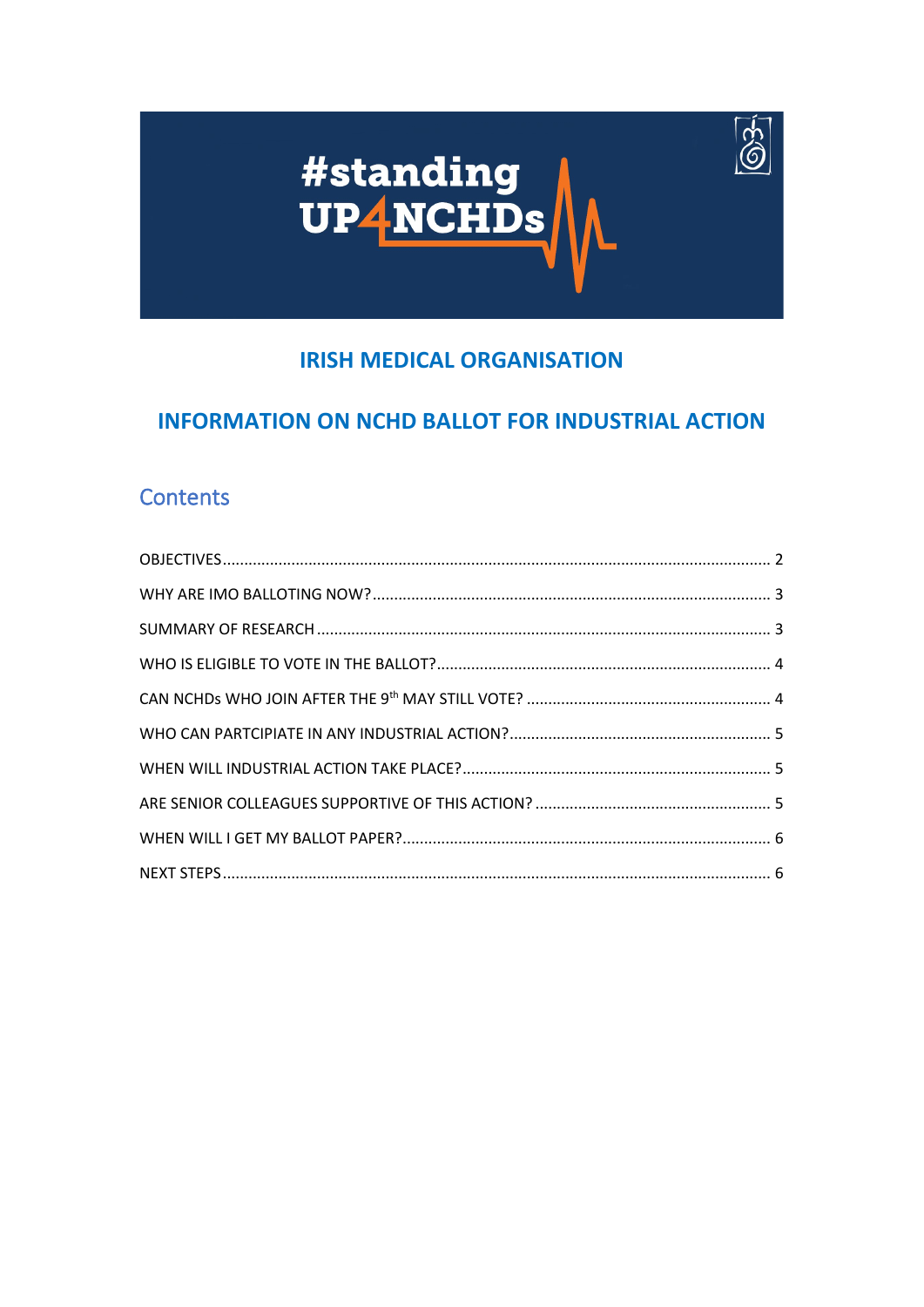

### <span id="page-1-0"></span>**OBJECTIVES**

**The IMO NCHD Committee are calling on NCHDs to VOTE YES for Industrial Action, up to and including strike action, in support of the #STANDINGUP4NCHDs campaign.** 

**The objective is to enter negotiations with Government and HSE to;**

- **1. Immediately address:**
	- **Systemic and persistent contract breaches around unsafe and illegal hours**
	- **Implementation of transparent verification and payment systems for all hours worked, and a payment system that avoids emergency tax and reduces the need for NCHDs to repeatedly provide information already held within the system**
	- **Provide guaranteed access to annual leave and study leave**
	- **Introduce measures to address financial burden associated with training structures**
	- **Agree improvements to funding and operational issues for TSS**
- **2. Secure commitment to a realistic timeframe to agree and implement a full NCHD Contract Revision that will:**
	- **Align contract with changing demographic of NCHD workforce**
	- **Incorporate a full review of training structure including flexible training**
	- **Address specific obstacles for International Doctors**
	- **Include engagement to address Work Life Balance, Gender Equality Issues and Family Friendly Policies**

The IMO believes that a very strong mandate from NCHDs is required to ensure that when negotiations take place both Government and the HSE know that NCHDs will no longer tolerate the status quo nor accept lip service or token adjustments.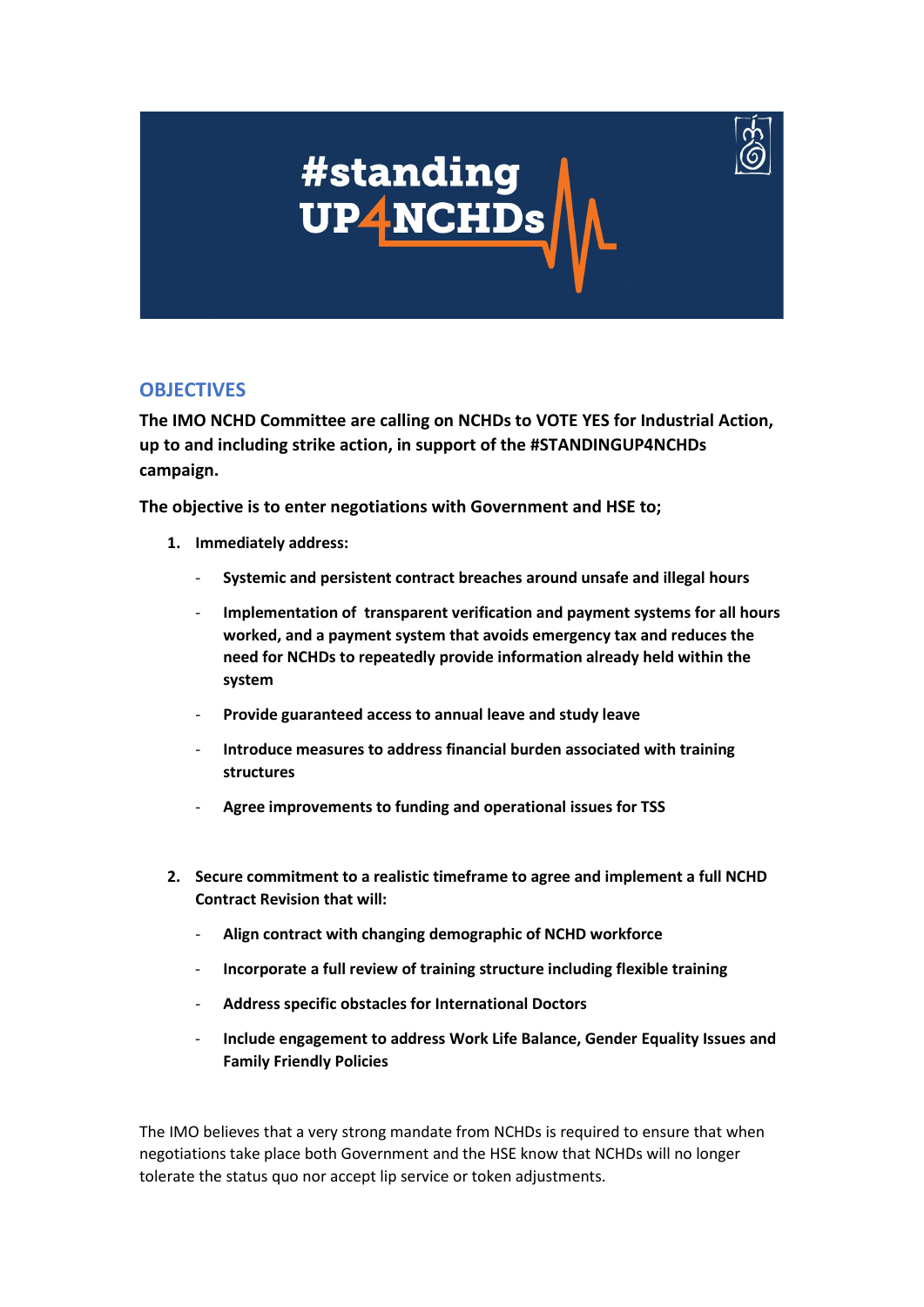

### <span id="page-2-0"></span>**WHY ARE [IMO BALLOTING NOW?](#page-2-0)**

The IMO undertook extensive research on NCHD Working Conditions & Contract Breaches, Gender Equality Issues and Mental Health and Well Being. The results of that research and consultation shows NCHDs are demoralised, frustrated, angry and want change for themselves and for future generations of NCHDs.

Despite previous industrial action and having reached agreements with the HSE it is clear that any progress made at that time has been eroded by the actions of the employer.

The persistent and systemic contract breaches are exploiting a workforce that is treated as "temporary" employees with little regard for their health and safety. Additionally the current contract is not aligned to the changing demographic of the NCHD workforce and significant contract reform is required if we are to have any hope of retaining the workforce in the Irish public health services.

### <span id="page-2-1"></span>**SUMMARY OF RESEARCH**

#### Contract Breaches

- 100% of NCHDs are working beyond their rostered hours
- 54% are NOT paid for all hours worked
- 40% of NCHDs are routinely working shifts in excess of 24 Hours
- 96% of NCHDs routinely work in excess of 48 hours a week
- 50% of NCHDs have difficulty taking annual leave and 91% have problems with study leave
- 91% of hospitals DO NOT provide locum cover for absent NCHDs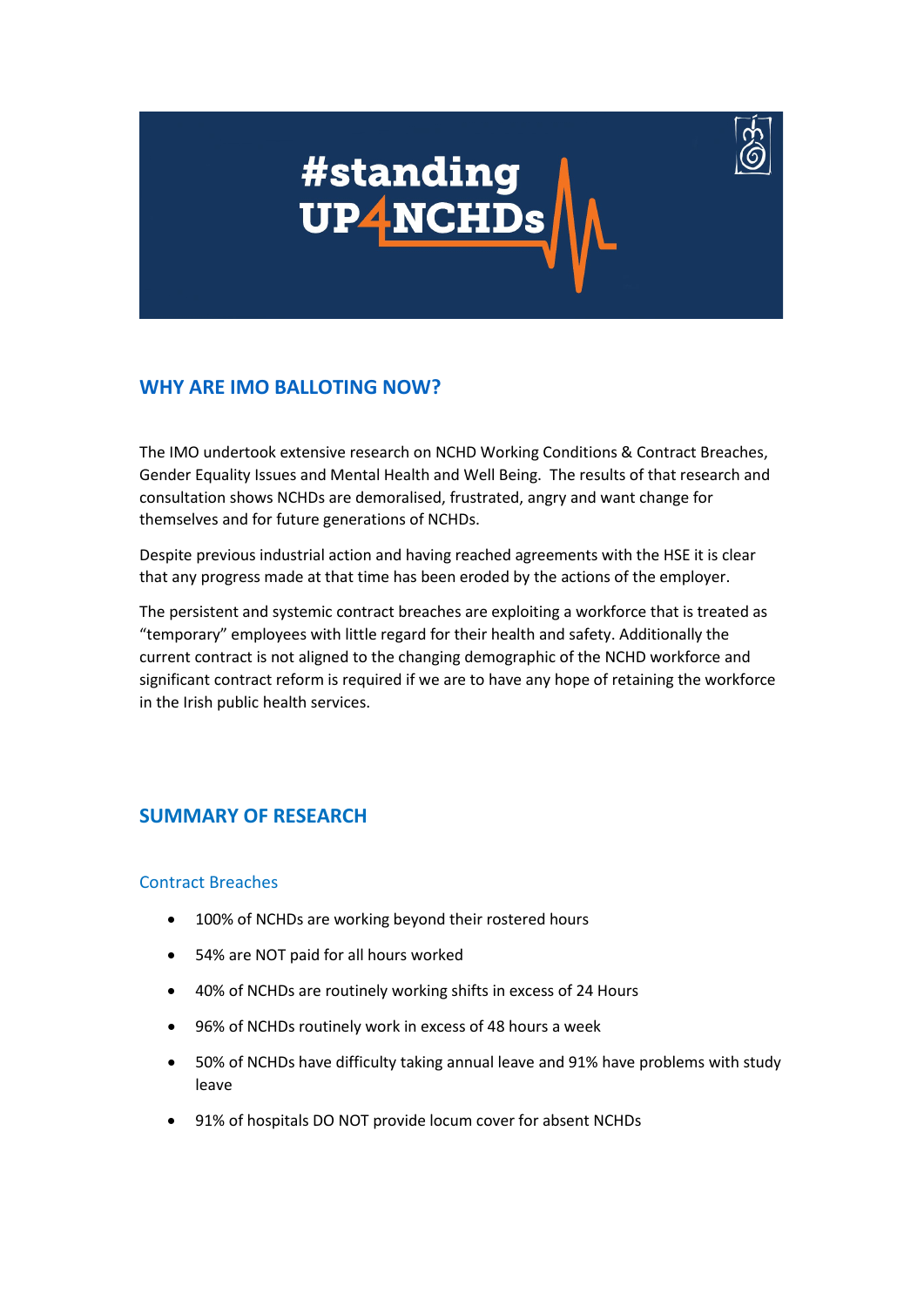

#### Mental Health and Well Being

- 96.8% of NCHDs reported having experienced some mental health issues relating to or made worse by work
- 78% of NCHDs are dissatisfied with work-life balance
- 78% of NCHDs are at high risk of burnout

#### Gender Equality Issues

- 48% of NCHDs (53.6% female and 28.8% male) in training have postponed having a family for fear of the impact on training opportunities
- 69% of NCHDs in training with children (76.4% of female and 36.7% of male) have considered changing their career speciality as their current working conditions did not seem conducive to caring for a child
- 31% of NCHDS who took maternity leave have had to either repeat all or part of a training post. For over half of these doctors the time they had to make up was not directly proportional to the time that they had missed

### <span id="page-3-0"></span>**WHO IS ELIGIBLE TO VOTE IN THE BALLOT?**

All members of the IMO who hold an NCHD Contract are entitled to vote in the Ballot – this includes NCHDs who work in hospital settings, GP setting, public health and community health. The IMO is not permitted under Industrial Relations legislation to ballot non-members. It is critical that all NCHDs are members of the IMO, support each other in this action and demonstrate solidarity so as to effect meaningful change.

### <span id="page-3-1"></span>**CAN NCHDs WHO JOIN AFTER THE 9th MAY STILL VOTE?**

Yes. NCHDs can avail of the special offer to join the IMO and receive free membership until 26<sup>th</sup> Jun[e HERE](https://www.imo.ie/join-now/form/) . Within a few days of joining those new members will receive the electronic ballot paper and be eligible to vote.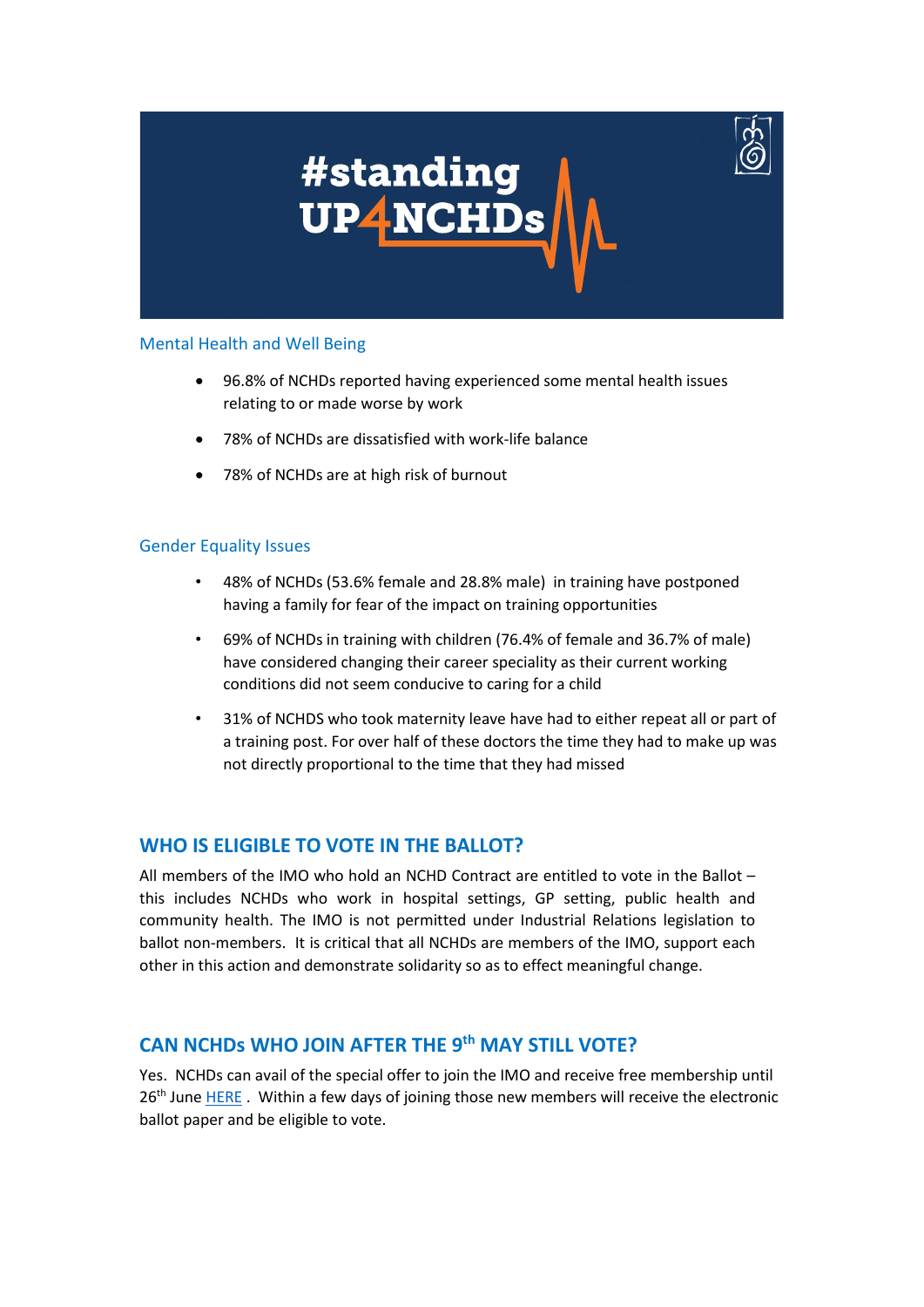

### <span id="page-4-0"></span>**WHO CAN PARTCIPIATE IN ANY INDUSTRIAL ACTION?**

Under Industrial Relations legislation only IMO members are protected in any industrial action, up to and including strike action.

## <span id="page-4-1"></span>**WHEN WILL INDUSTRIAL ACTION TAKE PLACE?**

The IMO NCHD Committee will carefully consider the manner and timing of any industrial action based on:

- Willingness of Government and HSE to engage in negotiations on the issues
- Commitment by Government and HSE to structures which ensure safe working conditions and contractual reform that deals with all the issues outlined above

In terms of any decision to take industrial action we are obliged to serve notice on the HSE of the dates and nature of the action and engage in a process to seek agreement around emergency cover during any action.

Industrial action, including strike action, is not a decision that will be taken lightly but our strong view is that unless Government and HSE clearly recognise, acknowledge and work with us to resolve the issues it may become inevitable.

## <span id="page-4-2"></span>**ARE SENIOR COLLEAGUES SUPPORTIVE OF THIS ACTION?**

Yes. IMO Council and all IMO Specialty Committees – Consultants, GPs, Public and Community Health are strongly supportive of the NCHD Committee's campaign and ballot for Industrial Action. The strength of the IMO as a Trade Union is that we represent all members of the medical profession. Many of your senior colleagues, as IMO members, have taken part in industrial action as NCHDs to improve terms and conditions and to tackle the unsustainable hours. They all feel it is regrettable that, despite many agreements over the years, the employer continues to disregard or not fully implement the hard won terms of those agreements.